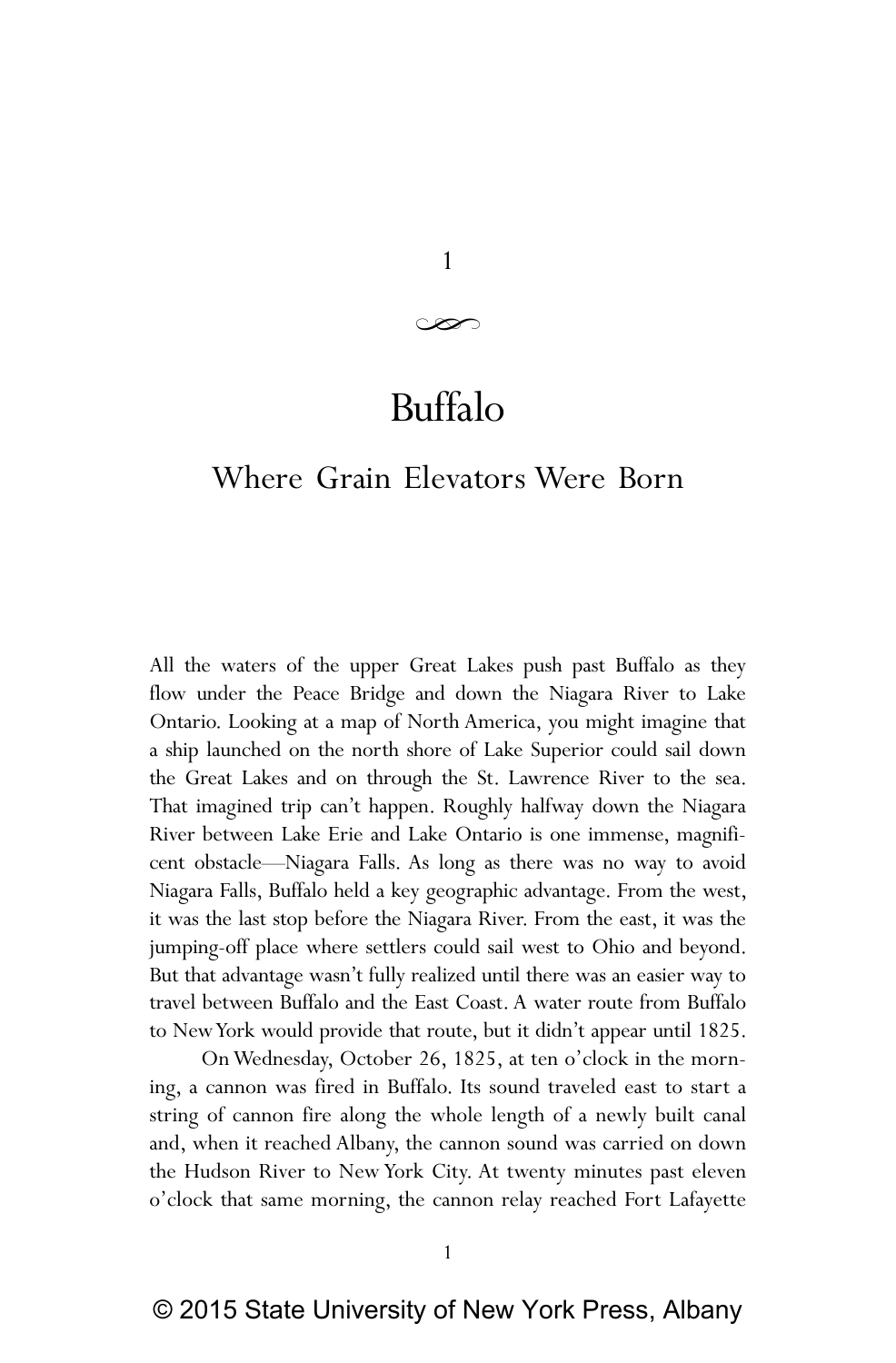in New York harbor and a grand salute was fired. As the salute ended, the relay was repeated westward, up the Hudson River and along the new canal to Buffalo. The Erie Canal was officially open.

It had taken more than eight years of hard manual labor to dig the canal and create the bridges, aqueducts, and locks that made the 363-mile trip from Albany to Buffalo by water possible. Governor DeWitt Clinton had broken ground for the construction of the canal on July 4, 1817. Clinton had failed to get federal financing for the project but managed to obtain money for the seven million dollar cost of construction by issuing New York State–backed bonds. It was a bold and innovative move that proved a good gamble. The bonds were quickly repaid from tolls collected from canal travelers, and canal traffic grew to be greater than its planners ever expected.

The canal was dug from east to west and, as it approached Lake Erie, a fierce argument arose about its western terminus. Clinton wanted the canal to end in Buffalo, but he was maneuvered out of his seat on the Erie Canal Commission in April 1824 by his political opponents. For a time, it looked as if the promoters of Black Rock (a site north of Buffalo) would succeed in making that town the western end of the canal. There were good arguments for Black Rock. It had a better natural harbor than Buffalo and already handled more lake freight traffic. Buffalo, on the other hand, had no real harbor and its waterfront was exposed to dangerous waves from Lake Erie.

As the arguments went back and forth, Buffalo found itself playing defense. Both Buffalo and Black Rock had been burned to the ground by British troops in the War of 1812. Eleven years after the end of the war, memories of the conflict still lingered. That didn't help Black Rock, since its location on the Niagara River north of Buffalo exposed it to cannon fire from Fort Erie in Canada. That worry might have been set aside, but two other considerations finally tipped the balance in Buffalo's favor.

The first was the initiative taken by Buffalo merchants. In 1820, under the leadership of Samuel Wilkeson, Buffalo merchants had a channel dug out of the mouth of the Buffalo Creek and built a pier to protect the harbor that the channel created. (This protection was later supplemented by a series of breakwaters that created the Erie Basin Marina and expanded the city's harbor area.) The second factor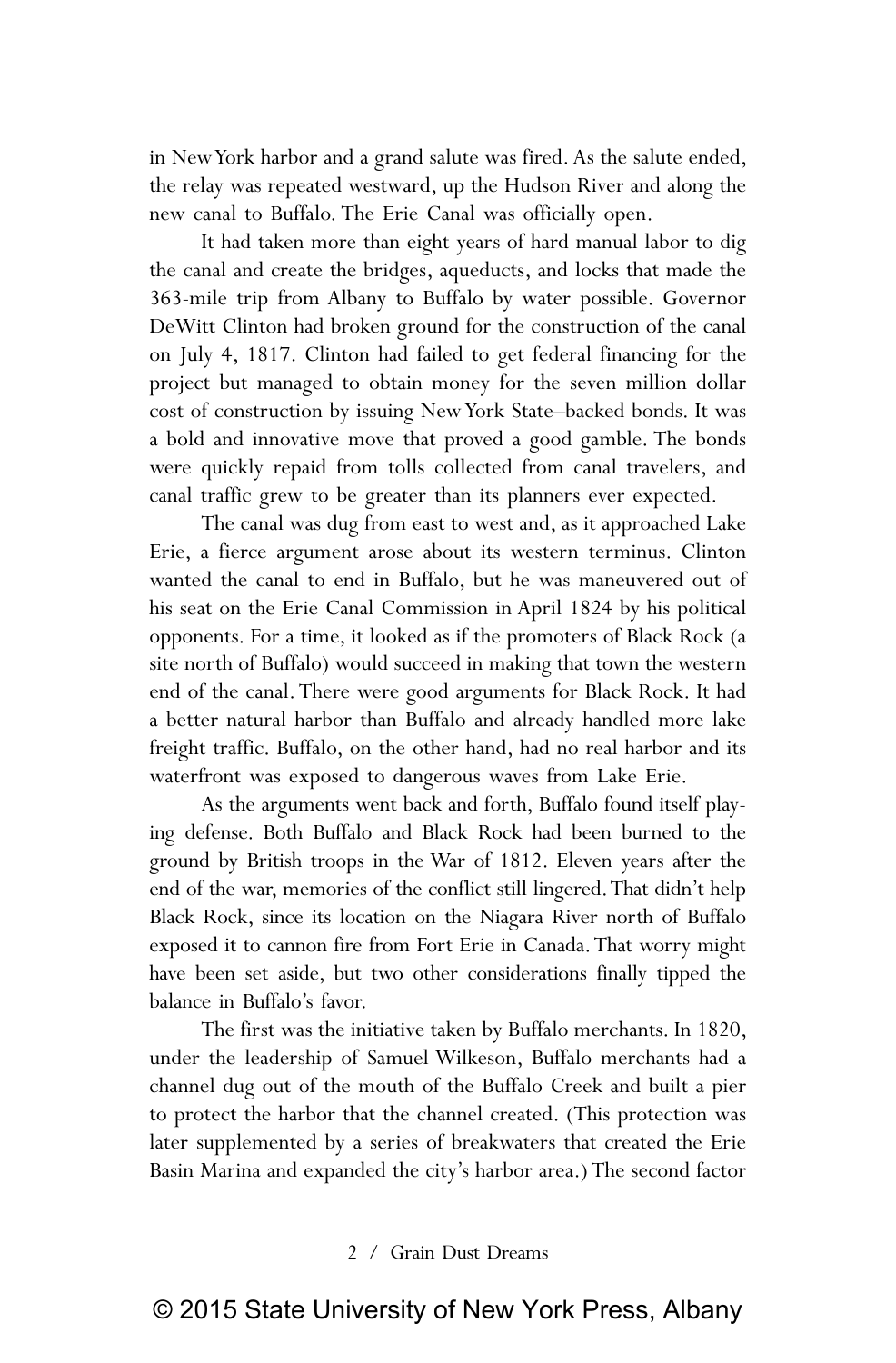was more technical and practical. Four of the five canal engineers who were in charge of the project wanted the canal to end at Buffalo. The water level was higher in Buffalo and more likely to feed the canal. Since Black Rock was slightly down the Niagara River from the lake, getting ships in and out of its harbor presented difficulties. After unloading, ships would have to work back into Lake Erie against the current of the river. And finally, Black Rock Harbor was vulnerable to damage from ice drifting in from Lake Erie. The last concern proved justified by extensive ice damage to Black Rock harbor in both 1824 and 1825.

Buffalo was finally chosen as the western terminus of the canal, and the canal engineers probably deserved credit for that decision. But the initiative of the Buffalo merchants is remembered as the reason for victory. Samuel Wilkeson is buried in Buffalo's Forest Lawn Cemetery along with other distinguished citizens of the city. The Latin inscription on his tombstone honors him for the creation of Buffalo's harbor and for guaranteeing Buffalo's growth into a thriving urban center. It reads: *Urbem Condidit*, "He Built the City."

DeWitt Clinton's fortunes revived after Buffalo's success. Indignation over his removal from the Erie Canal Commission was so great that the Peoples Party made him their candidate for governor of New York (his own party had not nominated him for reelection) and he again became governor in 1825. That gave him the opportunity to savor the completion of the canal he had envisioned and made possible. To attend the October 1825 opening of the Erie Canal in Buffalo, he and a large delegation traveled along the canal in the Seneca Chief all the way from Albany. After the opening ceremony in Buffalo, Clinton took the return trip down the canal and the Hudson River to New York City. When he got there, he poured two casks of Lake Erie water into the ocean water of New York harbor and set off another celebration. The *Niles Weekly Register* claimed that the celebration included banners, ornamentation, parties, and balls "the like of which never has before been witnessed in America."

The obvious symbolism of Clinton's celebratory trip was that the canal ran two ways. That two-way travel promoted enormous growth at both ends. Buffalo grew suddenly from a town of about 2,400 to a city of more than 42,000 by 1850. At the same time,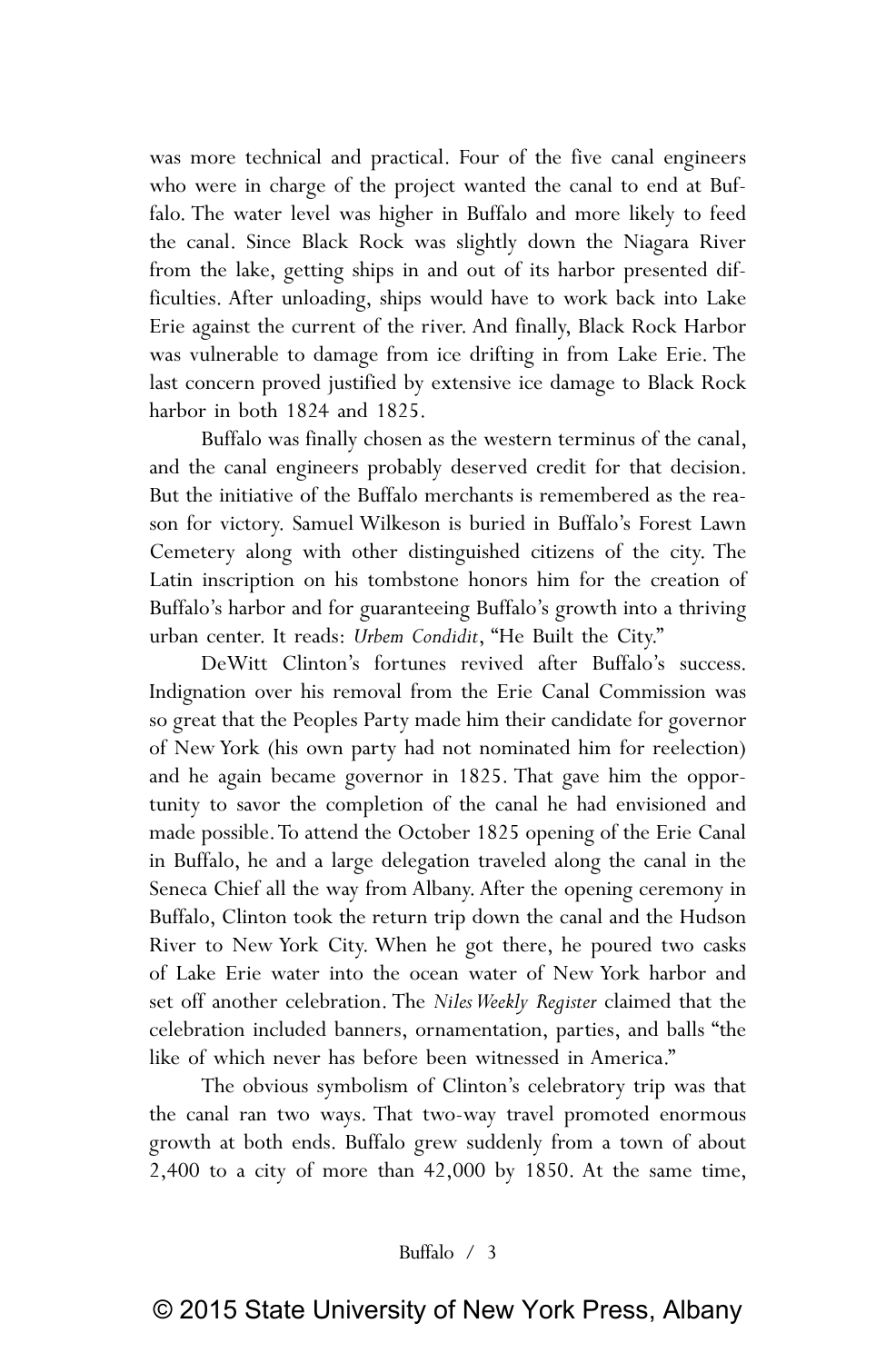New York City grew to displace Philadelphia as the biggest shipping port on the Atlantic coast of the United States. Settlers could now move easily and cheaply from the East Coast to establish a new life in the western United States and, eventually, the products from their farms could find a convenient way to eastern markets.

In truth, the movement of farm products from the West developed slowly. The Erie Canal carried more people than goods in its earliest days. In 1828, the schooner *Guerriere* brought 2,500 bushels of wheat from the West, but there was no demand for it in Buffalo and it was not forwarded down the canal to New York but sent farther along the south shore of Lake Erie to Dunkirk. Part of the reason for the disappointing reception of the *Guerriere* was that moving grain from the lake to the canal wasn't easy. The original Erie Canal was forty feet wide and four feet deep. The largest boat able to manage in the canal could carry no more than thirty tons of grain. Wheat weighs about sixty pounds a bushel, so the *Guerriere*'s cargo would have filled two canal boats and half of another. It would also have to be moved from lake boat to canal boat manually, and that was hard work. Every bushel of bulk grain would have had to be drawn up from the cargo hold of the lake boat by block and tackle, one barrel at a time. It would then have to be weighed with a hopper and scales and either swung over the ship's side into the hatch of a canal boat or carried in baskets to a warehouse for later loading into a canal boat. This was the method employed for many years and, by this method, if the weather was good, a team of workers over a long, steady, and hard-working day could remove about eighteen hundred to two thousand bushels of grain from a lake boat. Unloading the *Guerriere* would have taken more than a day.

Despite these discouraging difficulties, it still made sense to move grain through Buffalo and down the Erie Canal to New York City and on to other eastern markets. The alternative was to send Western grain down one of the rivers that fed into the Mississippi and on down that river to New Orleans where it could be loaded on a ship for the voyage around Florida to markets on the East Coast. That trip took about three months and provided many opportunities for the grain to be lost or spoiled. It also carried a cost of about \$100 a ton. Transportation costs for shipping via the Erie Canal were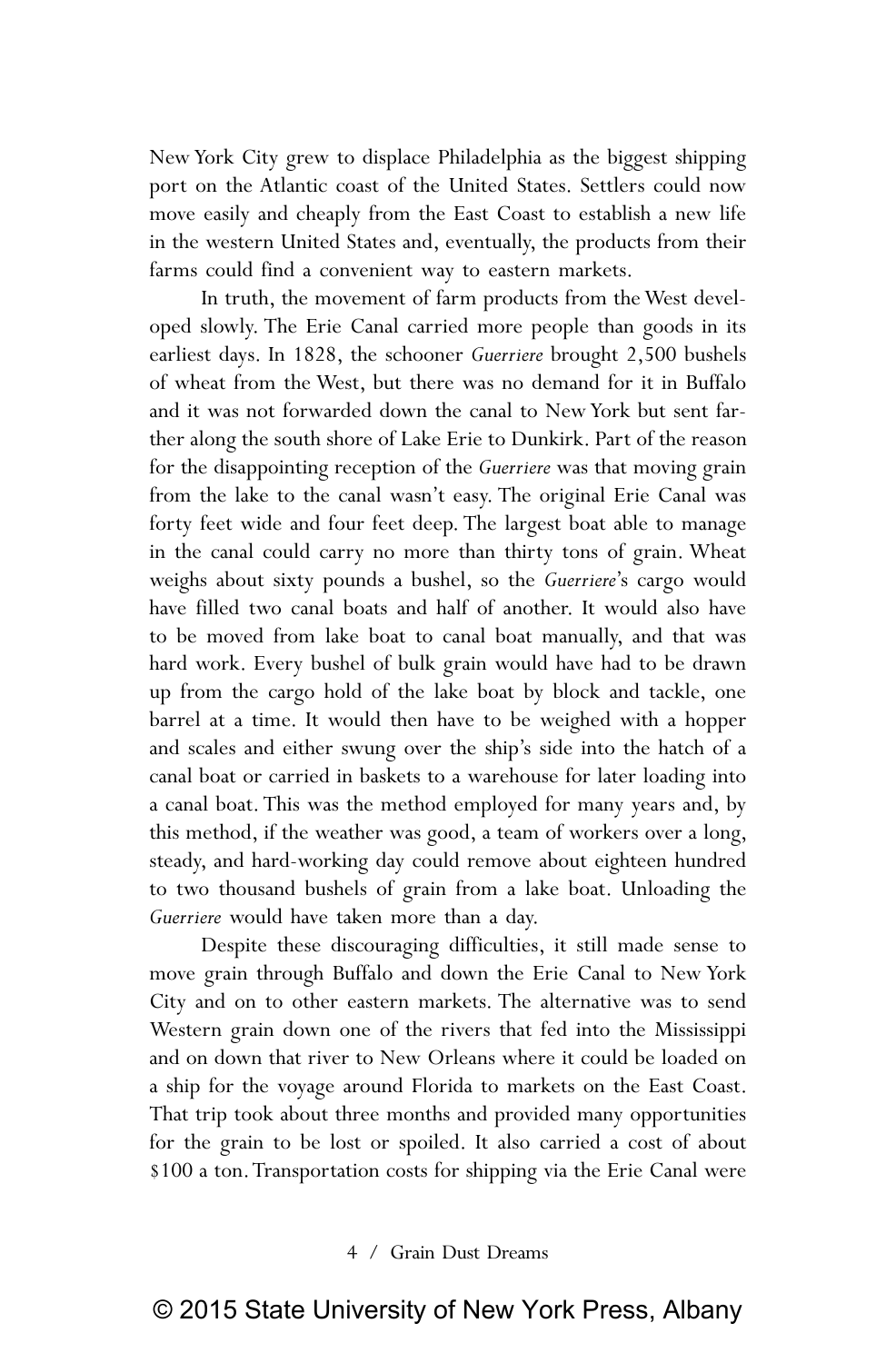about \$10 a ton and the grain would get to market more quickly with less chance of loss. Once the choice of the Erie Canal route through Buffalo was clear, the city began a steady climb toward grain shipping dominance.

By 1841, grain was arriving in Buffalo at the rate of two million bushels a year. Since, grain was still shifted by hand from lake boat to canal boat, demand for workers was high. Irish immigrants who arrived in the United Sates around this time were told that they could always find work in Buffalo. As long as this work was done manually, unloading for each boat was fixed at a top rate of eighteen hundred to two thousand bushels a day.

The lake ships now arriving in Buffalo were much bigger than the *Guerriere* and they lined up in Buffalo harbor waiting their turn to be unloaded. It seemed to Joseph Dart, a Buffalo merchant, that there must be a better way. The manual method of unloading grain, barrel by barrel, was too costly and too slow. What was needed, in Dart's opinion, was an effective and efficient mechanical method of removing the grain from a lake boat into a storage facility and out again into the canal boats.

Dart had been born in Connecticut and moved to Buffalo when he was twenty-two years old to become a retail merchant in the hat and fur business. He seems to have been, in every way, a practical and clear-headed man. It must have seemed strange, therefore, when this retail merchant began to puzzle over the delay suffered by the grain ships in Buffalo harbor or to imagine that he could find a mechanical way to move that grain. Mahlon Kingman, a forwarding merchant in Buffalo, had tried and failed to use an elevating device operated by horse power to remove grain from a lake boat into a building on the Evans Canal in Buffalo. He couldn't make it work. That prompted Dart to build a different device, but Kingman wasn't encouraging. He tapped Dart on the shoulder and said, "Dart, I am sorry for you; I have been through that mill; it won't do; remember what I say: Irishmen's backs are the cheapest elevators ever built."

What Kingman might not have known, and Dart did, was that the mechanics of elevating grain out of a ship into a building had already been conceived and accomplished. The third patent issued by the U.S. Patent Office was granted to Oliver Evans in December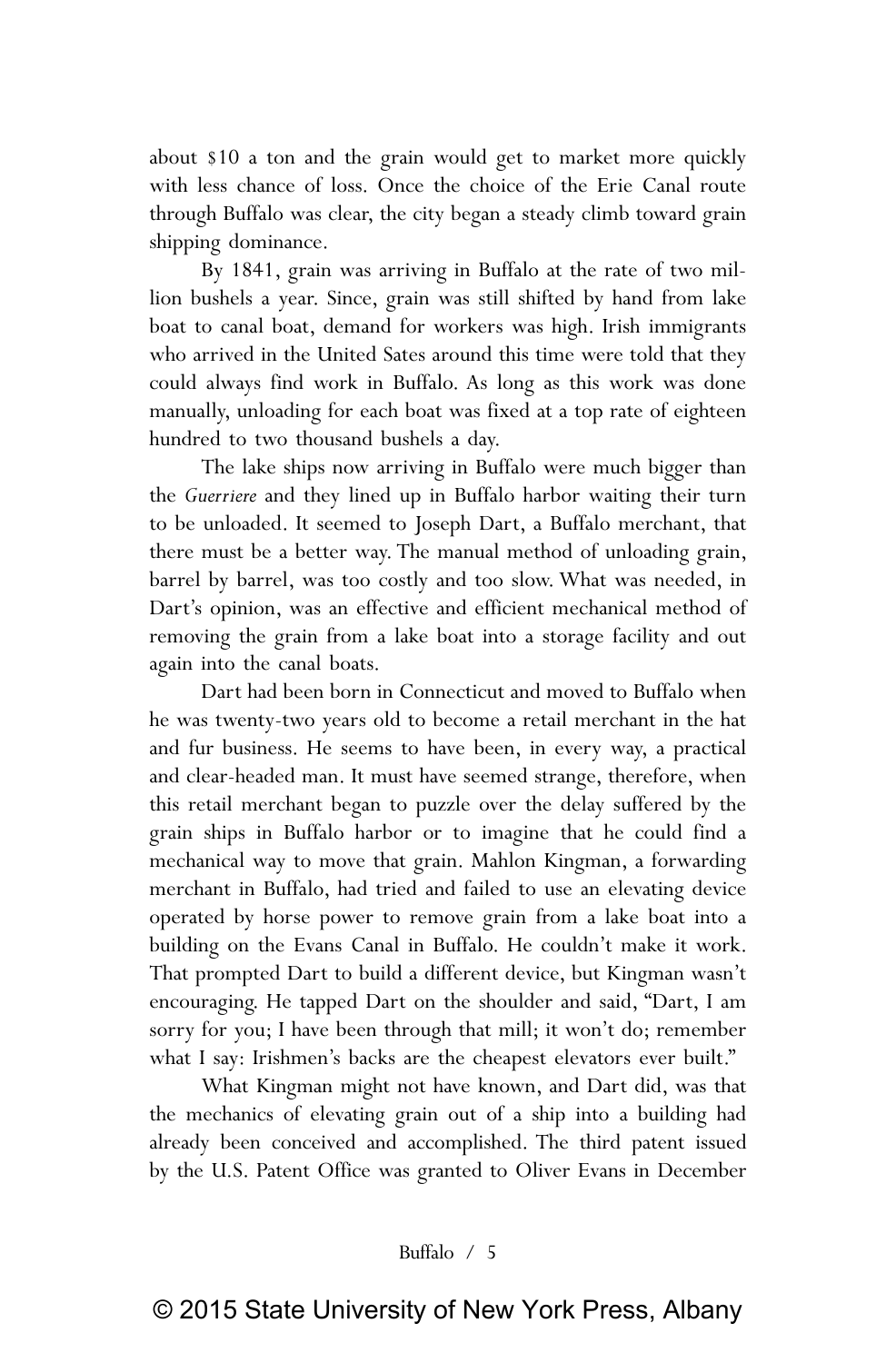1790. It was for an automated flourmill—a remarkable device able to process wheat delivered to a water-powered mill into flour automatically. First, wheat was dumped into a hopper; then, without any intervention from a worker, it was turned into flour that was bagged and ready to use. Evans's invention was so revolutionary that even when neighboring millers saw the mill in operation, they dismissed it as impossible and declared it "a set of rattle traps, not worth the notice of men of common sense." A few years later, when the device proved to be remarkably successful in the Ellicott mills of Baltimore, the same dismissive Brandywine millers of Delaware wanted to adopt the invention without paying Evans license fees and challenged his patent on the grounds that it was based on obvious and antique methods. Evans was able to defend his patent, but the cost and expense of litigation took a toll on the self-taught Delaware farm boy.

In 1792, Evans moved to Philadelphia where he published *The Young Mill-Wright and Miller's Guide* in 1795. By 1860, it had gone through fifteen editions. The book explained the principles and operation of his automated flourmill in detail. In one of the editions, he included a plate illustrating his mill. On the left hand side of the illustration, there is a ship docked next to the mill. The ship contains a load of grain, and an elevating device extends down into the ship. The device is an endless strap revolving around two pulleys. The bottom pulley is set in the grain that is to be hoisted into the mill from the hold of the ship. A series of buckets on the strap scoop up the grain and move it to the top where it is emptied into the mill as each bucket passes over the top pulley. Evans called this piece of his machine an "elevator" and the device in the illustration is a rudimentary version of what Dart would call a "marine leg." This elevator was the mechanical key to the fast and effective method of unloading grain that Dart was looking for and Dart, with the engineering help of Robert Dunbar, turned it into a commercial success. In doing so, the device that performed the elevating part of the process gave its name to the whole structure and operation, and the "elevator" was born.

Dart's elevator was finished in 1843. The elevator building was wooden and the elevator machinery was powered by a high-pressure steam engine of the sort that Oliver Evans had gone on to design later in his life. The elevator's storage bins held 55,000 bushels of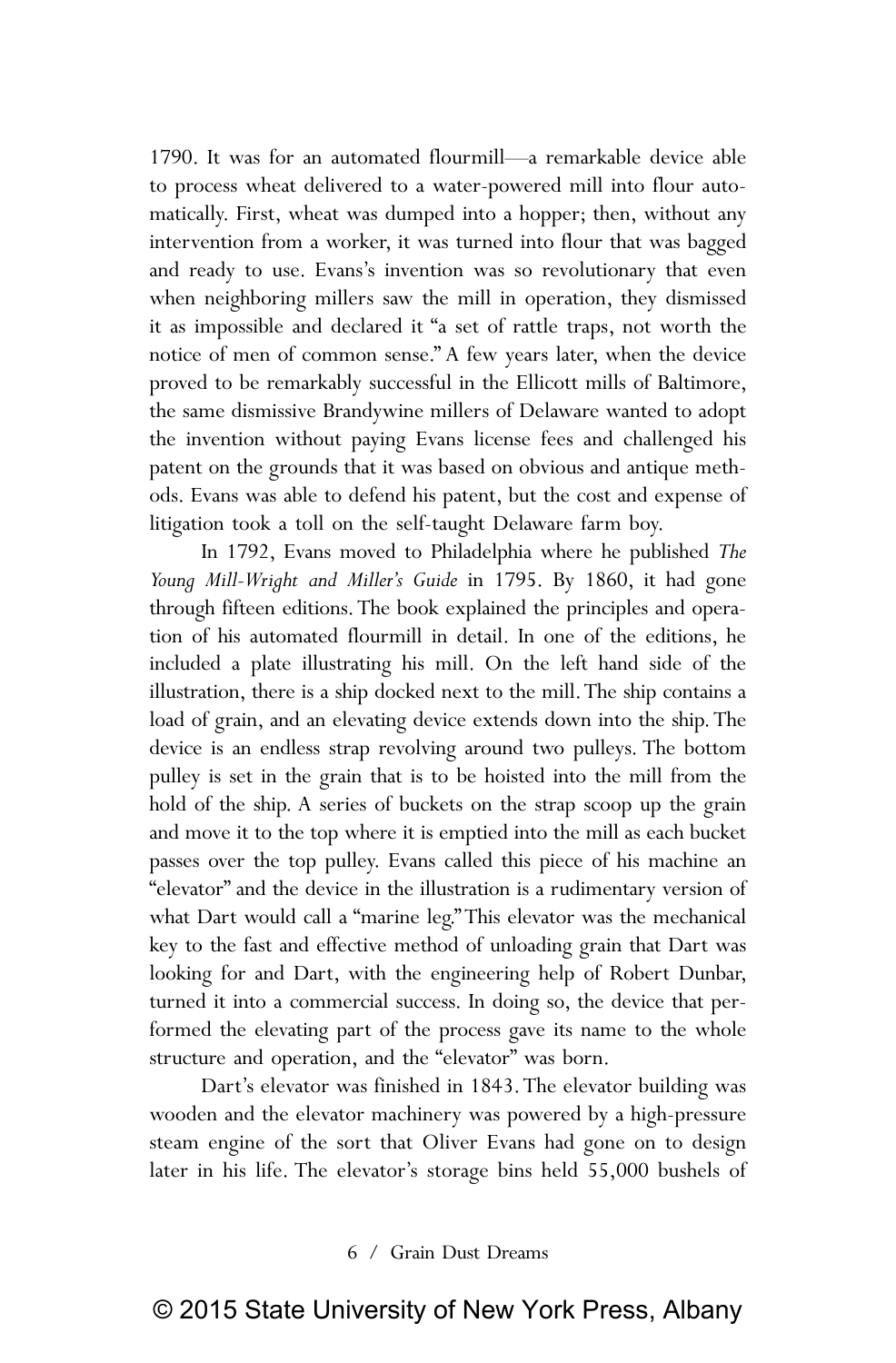grain, and the elevator was an immediate commercial success. Within three years, the capacity of the elevator had doubled, making Mahlon Kingman confess: "Dart, I find I did not know it all."

The schematic drawing in Fig. 1.1 shows the operation of Dart's elevator in simplified form.



Figure 1.1. Schematic Drawing of Dart's Elevator. This drawing shows the operation of Dart's elevator, including two "legs." One is the labeled Marine Leg that lifts the grain out of a lake schooner. The other is an unlabeled leg that lifts the grain internally. A "leg" is another name for the belt and scoop lifting device that is basic to the workings of an elevator. This elevating device gives the "elevator" its name. Courtesy of Buffalo History Museum, used by permission.

Buffalo / 7

#### © 2015 State University of New York Press, Albany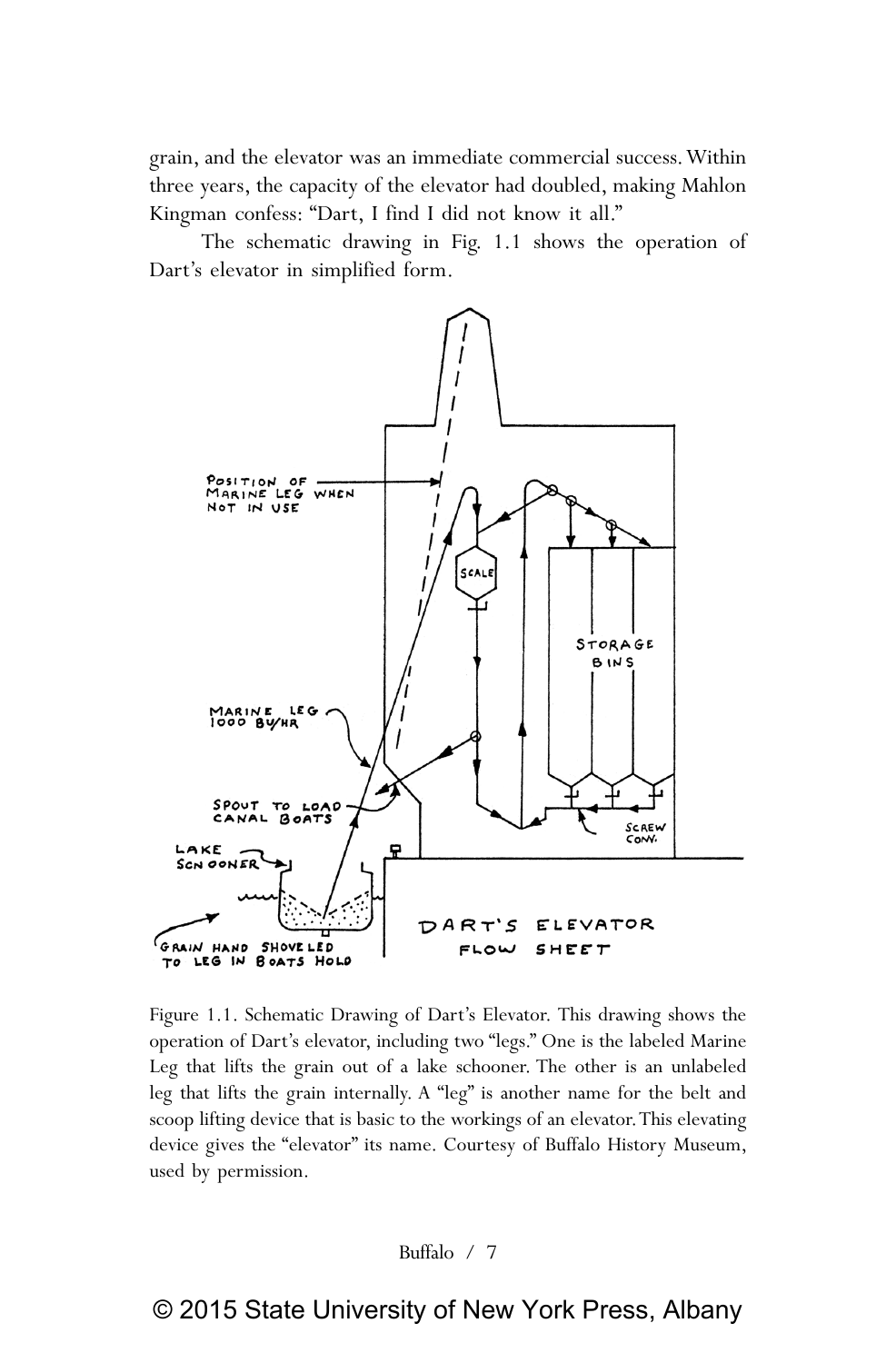Dart acknowledged his debt to Evans when he addressed the members of the Buffalo Historical Society on March 13, 1865. Evans, he said, deserves a place beside Robert Fulton and Eli Whitney as an inventive genius and benefactor of the commercial and industrial life of the United States. Later in the same speech, he called Evans "the Watt of America." By the time that Dart gave his address, there were twenty-nine working elevators in Buffalo, twenty-seven on land and two floating in the harbor. Together they could hold six million bushels of grain and were able to move in a day more grain than had come into Buffalo in the year that Dart built his elevator.

Dart wasn't as forthcoming in his credit to Robert Dunbar whose engineering skills and experience were essential to the building of Dart's elevator. That was probably the result of Dart's effort to obtain a patent for the invention of the grain elevator and his reluctance, therefore, to have Dunbar pictured as a participant in the invention. In the end, no patent was granted. Dart reaped the financial returns from the operation of his elevator, and Dunbar seemed satisfied to profit from designing elevators for others.

Perhaps Dart had worried too much about Dunbar. He seemed a man unlikely to challenge Dart or claim a part in his patent application. A contemporary described him as a man of "a singular retiring and undemonstrative disposition." Little is known of him beyond his having been born in Scotland in 1812 and having been trained as a mechanical engineer in Canada. After his engineering training, he moved to Buffalo in 1834. He would have been twenty-two years old—the same age that Dart was when he moved to the city. How Dart and Dunbar met is unknown, but somehow Dart had the sense to recognize Dunbar's engineering talent and to engage him in his elevator-building project. After playing a major role in the design and building of Dart's elevator, Dunbar went on to design most of the early elevators that were built in Buffalo. He became so well known as a grain elevator designer that he was sought out to design elevators and to supervise their construction far beyond Buffalo in Canada and Europe.

Whether Dart deserved a patent is still debated. He had found a different application for Evans's invention and turned what Evans had conceived as part of a manufacturing process into a process for the commercial transfer of grain. But since no patent was issued,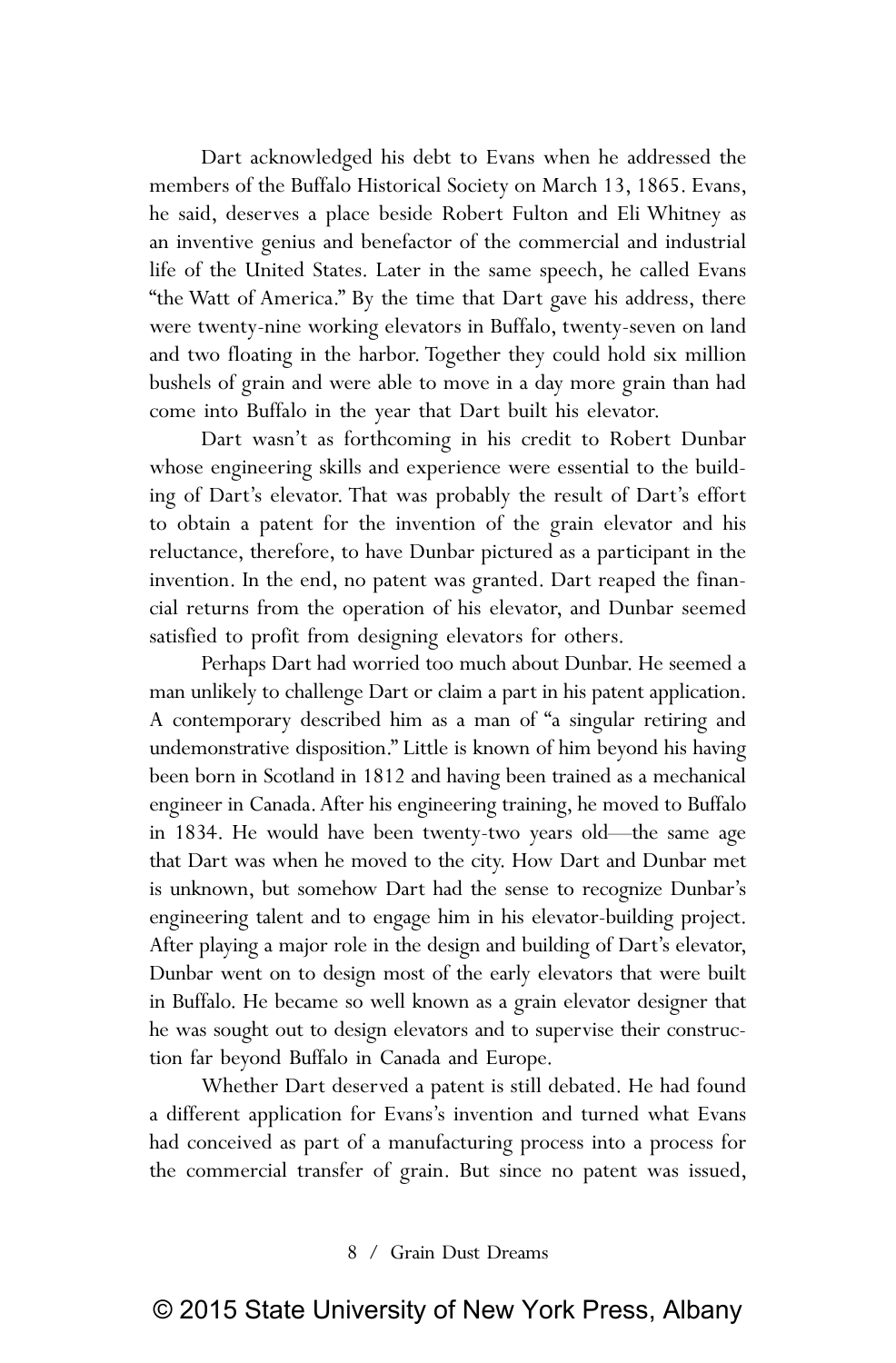the field was open to others to build grain elevators in the United States, Canada, and overseas without acknowledging or paying Dart. And build them they did.

In 1847, grain elevators were built in Toledo, Ohio, and Brooklyn, New York. Elevators in Toledo, Buffalo, and Brooklyn created a natural loop. Grain grown in Ohio traveled to Toledo to be processed and stored in the Toledo elevator. It was then loaded onto lake boats and shipped to Buffalo for transfer via the Buffalo elevators and the Erie Canal to New York City. The Brooklyn elevator received and stored grain for later distribution to East Coast flourmills and to grain consumers in England, the Netherlands, and Germany.

By 1900, a postcard picture of Buffalo harbor shows a busy grain trading port. Lake boats deliver their cargo of grain to the elevators, while tugboats pull barges loaded with grain up the Buffalo River on their way to the Erie Canal. Smokestacks rise above the plants that power the elevators, which are all built of wood in the style of Dart's original.



Figure 1.2. This photograph shows some of Buffalo's early wooden elevators. They stretch from the foot of Main Street along the Buffalo River. A lake boat is docked at the Eastern Elevator (the second on the left) and a tugboat in the foreground pulls a loaded canal barge along the river. The smokestacks beside the elevators show that they are steam powered. Courtesy of Library of Congress Prints and Photographs Division. LC-DIG-det-4a07180.

Buffalo / 9

### © 2015 State University of New York Press, Albany